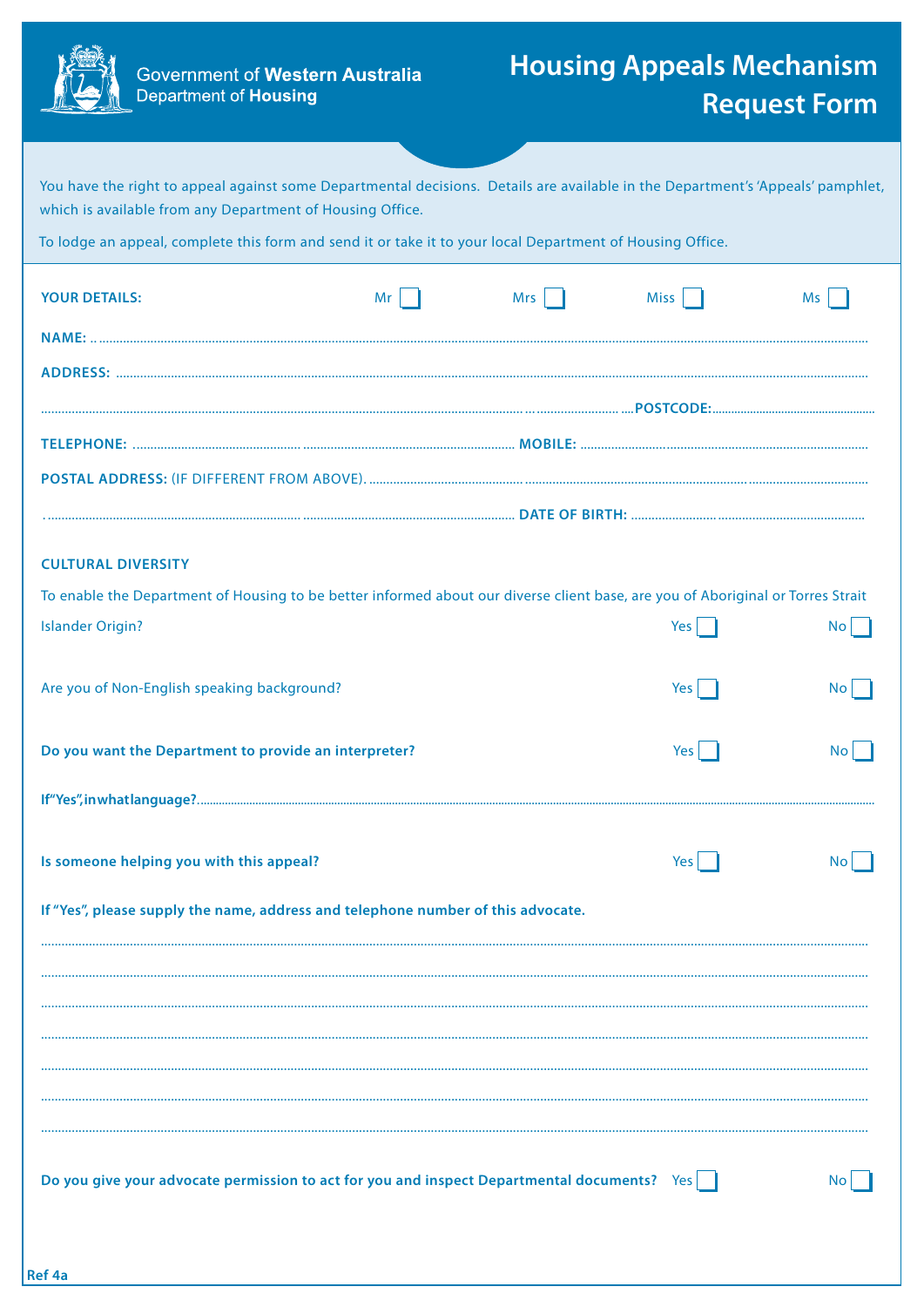## **Housing Appeals Mechanism Request Form**

| What Department of Housing decision are you appealing? (If you are appealing against tenant liability charges please use the<br>attached form)                           |
|--------------------------------------------------------------------------------------------------------------------------------------------------------------------------|
|                                                                                                                                                                          |
|                                                                                                                                                                          |
|                                                                                                                                                                          |
|                                                                                                                                                                          |
|                                                                                                                                                                          |
|                                                                                                                                                                          |
|                                                                                                                                                                          |
|                                                                                                                                                                          |
|                                                                                                                                                                          |
|                                                                                                                                                                          |
| Please explain why you think the Department's decision is wrong.                                                                                                         |
|                                                                                                                                                                          |
|                                                                                                                                                                          |
|                                                                                                                                                                          |
|                                                                                                                                                                          |
|                                                                                                                                                                          |
|                                                                                                                                                                          |
|                                                                                                                                                                          |
|                                                                                                                                                                          |
|                                                                                                                                                                          |
|                                                                                                                                                                          |
|                                                                                                                                                                          |
|                                                                                                                                                                          |
|                                                                                                                                                                          |
|                                                                                                                                                                          |
| Have you discussed this with the Department officer who made the original decision? Yes $\vert$<br>No                                                                    |
| Your appeal will be reviewed by a Senior Department officer before being referred to the Regional Appeals Committee. The                                                 |
| Committee has two (2) independent community members and 1 Senior Department officer. All people reviewing your appeal<br>have not previously been involved in your case. |
| If your appeal is referred to the Regional Appeals Committee the hearing will be held at a Department of Housing office. The                                             |
| Department recommends you bring a friend, relative or advocate with you.                                                                                                 |
|                                                                                                                                                                          |
| <b>YOUR SIGNATURE</b>                                                                                                                                                    |
| <br><b>DATE</b>                                                                                                                                                          |
|                                                                                                                                                                          |